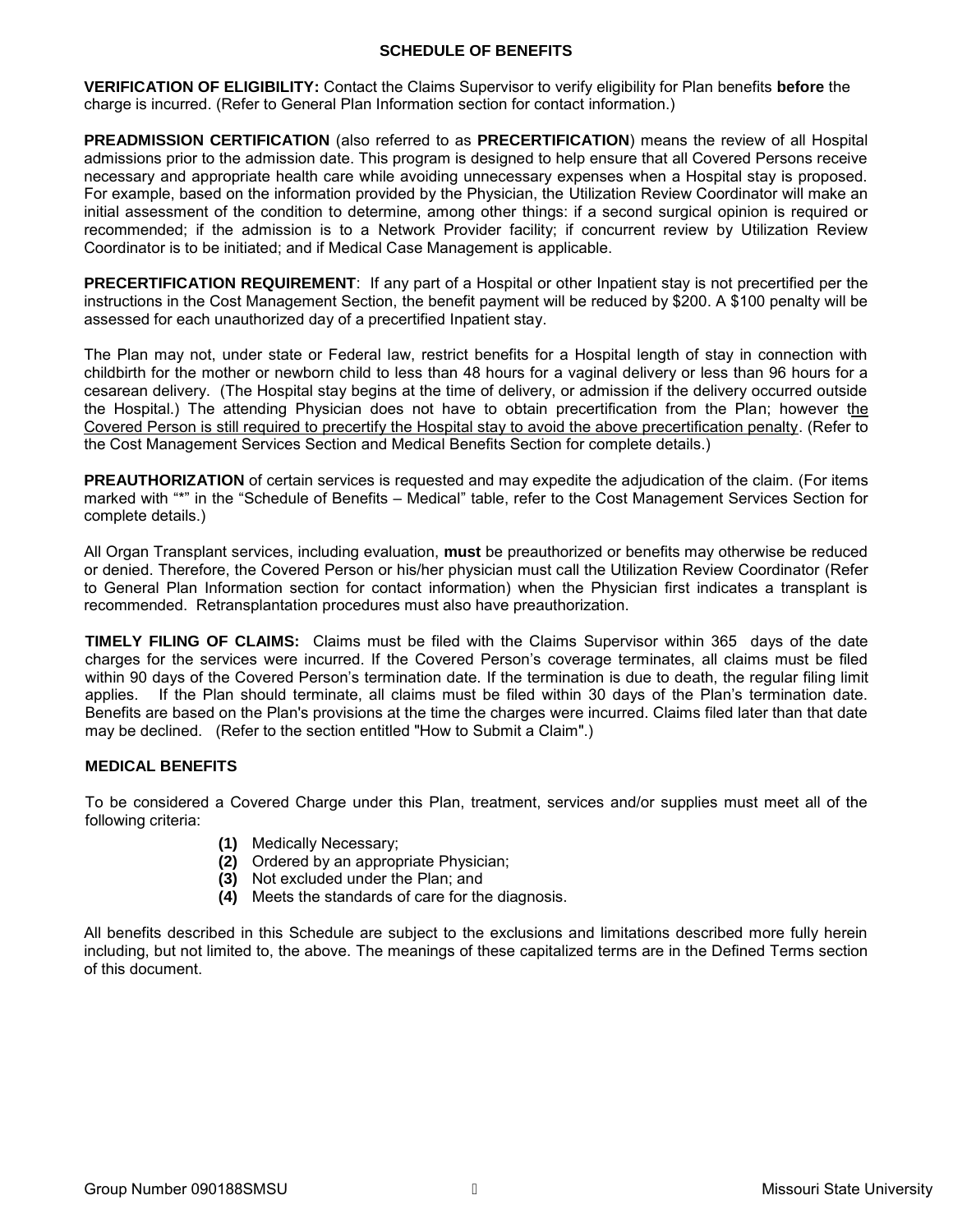# **PARTICIPATING PROVIDER ORGANIZATION (PPO)**

The Plan is a plan which contains multiple Participating Provider Organizations.

| Regional PPO for Southwest Missouri:<br>Telephone:<br>Web site:                                                  | <b>Mercy Health Network</b><br>(417) 820-9868 or if calling from outside the<br>Springfield Missouri area (866) 732-4453<br>http://mercyoptions.net |
|------------------------------------------------------------------------------------------------------------------|-----------------------------------------------------------------------------------------------------------------------------------------------------|
|                                                                                                                  |                                                                                                                                                     |
| Regional Wrap PPOs, for outside the above area: HealthLink and Freedom Network Select<br>Telephone:<br>Web site: | 800-624-2356<br>www.healthlink.com and www.phpkc.com                                                                                                |
| National Wrap PPO, for outside the above areas: First Health Network<br>Telephone:<br>Web site:                  | 800-226-5116<br>www.firsthealth.com                                                                                                                 |

*Note: The utilization of these Wrap networks is not required. Refer to the exceptions listed below for when the higher Network Provider benefit is applied to services rendered by Wrap and Non-Network Providers.* 

**Health and Wellness Center and Other On-Campus Academic Clinical Facilities:** Eligible expenses incurred by Plan members who utilize the University's on-campus Health and Wellness Center and academic clinical facilities will be processed under the percentages delineated in the "**HEALTH and WELLNESS CENTER & OTHER ON-CAMPUS CLINICAL FACILITIES**" column on the "Schedule of Benefits-Medical". Plan members for whom this Plan is their primary insurance coverage, must assign Plan benefits for unpaid balances to be paid to Health and Wellness Center.

**Other Contracted Providers:** The Claims Administrator may also contract directly with certain Hospitals and Physicians. These providers will be considered Network Providers.

This Plan has entered into an agreement with certain Hospitals, Physicians and other health care providers, which are called Network Providers. Because these Network Providers have agreed to charge reduced fees to persons covered under the Plan, the Plan can afford to reimburse a higher percentage of their fees.

Therefore, when a Covered Person uses a Network Provider, that Covered Person will receive better benefits from the Plan than when a Non- Network Provider is used. It is the Covered Person's choice as to which Provider to use. Network Providers are qualified medical professionals, however neither the Plan nor the network is responsible for damages caused by provider acts or failures to act. Accordingly, Covered Persons will have free choice of any legally qualified Physician or Other Professional Provider and the doctor/patient relationship will be maintained with any provider chosen.

A list of Network Providers is available by calling the PPO or searching for a provider on the PPO's web site. The phone number and web site are listed above and on your health care plan ID card. In order to obtain benefits at the higher level, it is the Covered Person's responsibility to make sure the provider is participating in the network prior to seeking services. Call the PPO to verify the current status of the provider before each visit.

### **CALCULATION OF THE ALLOWED AMOUNT UNDER THIS PLAN**

Charges for services rendered by a Network Provider will be allowed at the Participating Provider Organization (PPO) contracted rate, negotiated rate or billed amount, whichever is less unless specifically stated otherwise in the contract with that provider or elsewhere in this Plan.

Charges for services rendered by a Non-Network Provider **without** an approved exception outlined below will be allowed at the Usual and Customary Allowance, Participating Provider Organization (PPO) contracted rate, negotiated rate or billed amount, whichever is less, and considered under the Non-Network Provider benefit (coinsurance amount and percentage differentials as listed in the following Medical Benefits Schedule table).

Charges for services rendered by a Non-Network Provider **with** an approved exception outlined below will be allowed at the negotiated rate, Usual and Customary Allowance or billed amount, whichever is less, and considered under the Network Provider benefit (coinsurance amount and percentage differentials as listed in the following Medical Benefits Schedule table).

Notwithstanding these allowances, all charges from all providers will be subject to a review for Reasonable allowance and never be allowed at a rate greater than billed charges.

The approved exceptions are as follows: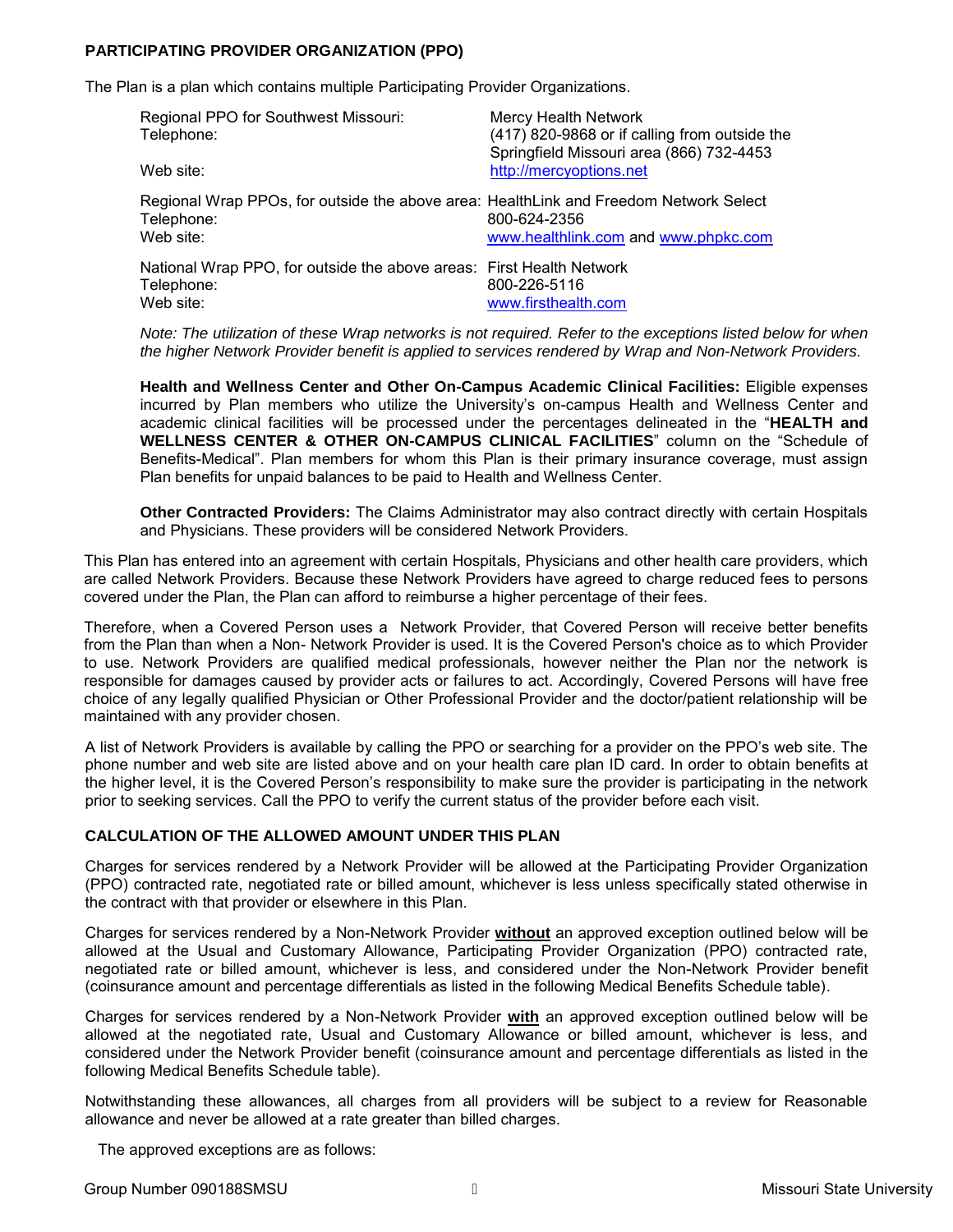### **WHEN SERVICES ARE RENDERED OUTSIDE THE NETWORK AREA it may be possible to receive the higher benefit:**

- $\circ$  If a Covered Person requires services Incidental in nature. A referral is not required. The national PPO network is available but utilization of the network is not mandatory.
- $\circ$  If a Covered Person has an Emergency Medical Condition (on an Inpatient or Outpatient basis) evidenced by acute symptoms of sufficient severity so that a prudent layperson, with average knowledge of health and medicine, could reasonably expect that absence of immediate medical attention would place the individual's health in serious jeopardy or seriously impair bodily functions, bodily organs or parts. This applies to ambulance transport, facility and Physician charges. For an Inpatient admission, in order to continue to receive the higher benefit once the Covered Person's condition has been stabilized following admission to a Non-Network facility, the Covered Person must be transferred to a Wrap or Network facility.
- $\circ$  If a Covered Person has no choice of a regional PPO Network Providers in the specialty required to treat the Illness or Injury. A referral is not required. Verification of the availability, or lack thereof, of a Network Provider must be submitted to the Utilization Review Coordinator by the Covered Person or the Physician to review for authorization of payment at the Network Provider benefit level prior to seeking services.
- $\circ$  If a Covered Person is seeking services by a Wrap or Non-Network Provider when the services are available in the network area by a Network Provider, prior to seeking services, the Network Provider in that specialty must submit a referral to the Utilization Review Coordinator to determine if the services will be considered under the Network Provider benefit and the time period for which the services will be approved under this exception.
- $\circ$  If a Covered Person is seeking services with a Mercy tertiary Network Provider in the Mercy extended PPO coverage area outside Southwest Missouri, a referral is required and must be submitted to the Utilization Review Coordinator for approval. If approved, the Network Provider benefit will apply.
- $\circ$  If a Covered Person is admitted to a Network Provider facility on an Inpatient or Outpatient basis and receives Physician, diagnostic or anesthesia services by a Wrap or Non-Network Provider when a Network Provider in that specialty is not available.
- $\circ$  If a Covered Person has a specimen for a lab test drawn or an x-ray taken by a Network Provider but a Wrap or Non-Network Provider performs the lab test or reads the x-ray.
- $\circ$  If a Covered Person receives treatment, services or supplies by a Wrap or Non-Network Provider and the charges for the services were negotiated and/or approved by the Utilization Review Coordinator (refer to General Plan Information section for contact information). (Precertification is not an approval of the services or a guarantee of payment for the services.)

### **WHEN SERVICES ARE RENDERED WITHIN THE NETWORK AREA it may be possible to receive the higher benefit:**

- $\circ$  If a Covered Person has no choice of a regional PPO Network Providers in the specialty required to treat the Illness or Injury. A referral is not required. The national wrap PPO network is available but utilization of the network is not mandatory. Verification of the availability, or lack thereof, of a Network Provider must be submitted to the Utilization Review Coordinator by the Covered Person or the Physician to review for authorization of payment at the Network Provider benefit level prior to seeking services.
- o If a Covered Person is seeking services by a Wrap or Non-Network Provider when the services are available by a Network Provider. Prior to seeking services, the Network Provider in that specialty must submit a referral to the Utilization Review Coordinator to determine if the services will be considered under the Network Provider benefit and the time period for which the services will be approved under this exception.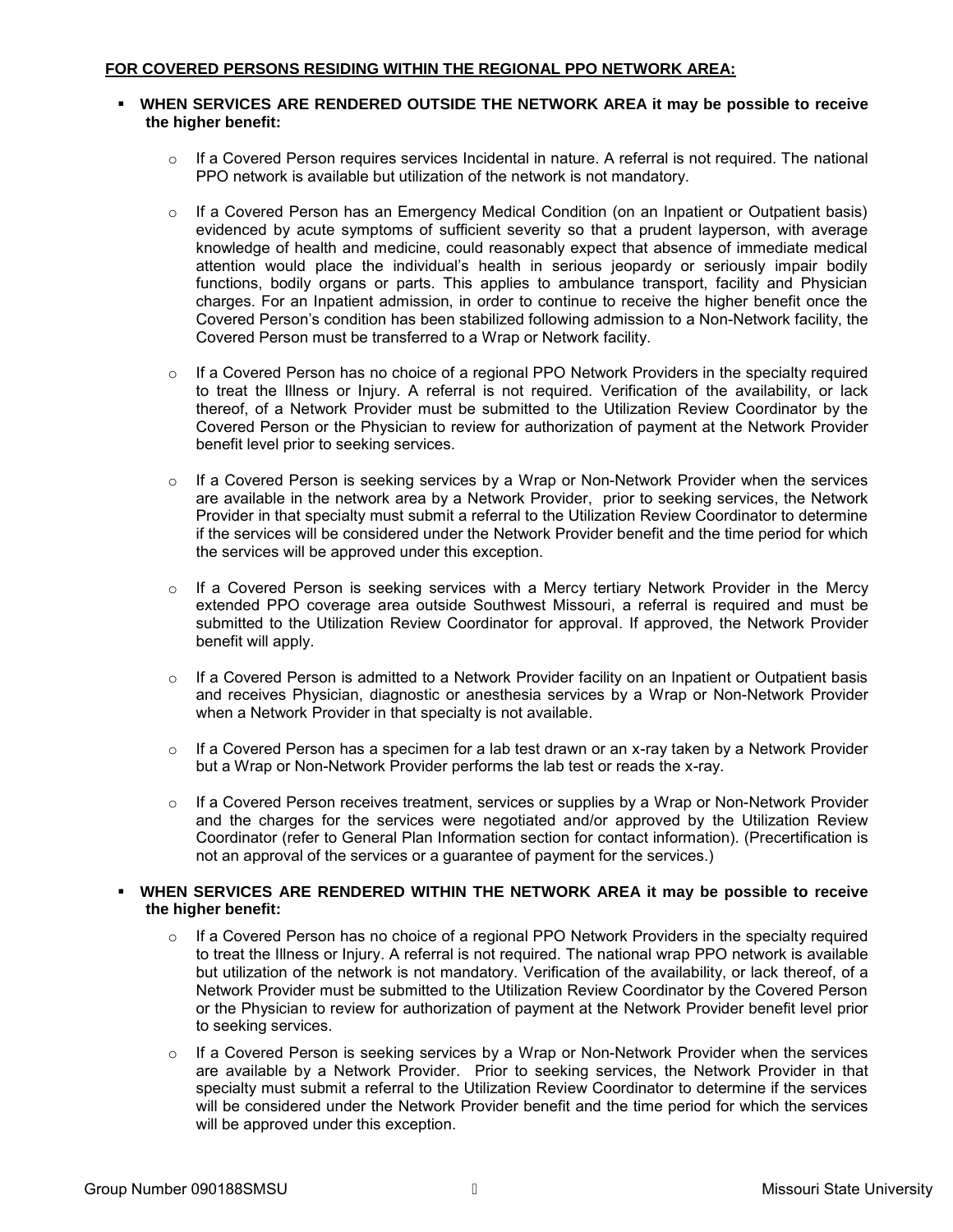$\circ$  If a Covered Person has an Emergency Medical Condition (on an Inpatient or Outpatient basis) evidenced by acute symptoms of sufficient severity so that a prudent layperson, with average knowledge of health and medicine, could reasonably expect that absence of immediate medical attention would place the individual's health in serious jeopardy or seriously impair bodily functions, bodily organs or parts. This applies to ambulance transport, facility and Physician charges. For an Inpatient admission, in order to continue to receive the higher benefit once the Covered Person's condition has been stabilized following admission to a Non-Network facility, the Covered Person must be transferred to a Wrap or Network facility.

### **FOR COVERED PERSONS RESIDING OUTSIDE THE REGIONAL PPO NETWORK AREA:**

- **WHEN SERVICES ARE RENDERED OUTSIDE THE REGIONAL NETWORK AREA, the Covered Person will receive the higher benefit:** 
	- $\circ$  A referral is not required. The national Wrap PPO network is available but utilization of the network is not mandatory.

*NOTES: Charges for services with discounts accessed through a repricing network in absence of any other exception listed above will be considered at the Non***-Network** *Provider benefit level.* 

*The term "services", as used in this Plan document, means a recognized or standard medical service; it does not mean a specific technique, procedure or equipment. For example, hip replacement surgery would be considered a recognized or standard medical service; however, the specific technique used by the Physician, i.e., the manner of performing the surgery, is not considered as a service such as to qualify the Covered Person for an exception (as listed above) to the Wrap or Non-Network Provider reimbursement percentage.* 

### **Deductibles payable by Covered Persons**

Deductibles are dollar amounts that the Covered Person must pay before the Plan pays.

A deductible is an amount of money that the Covered Person must pay once a Calendar Year before the Plan pays on any incurred Covered Charges. Beginning in January of each year, the deductible must again be met before Plan benefits are paid. Some services may have the deductible waived. Refer to the Schedule of Benefits for details.

### **Copayments payable by Plan Participants**

A copayment is the amount of money that is paid each time a particular service is used. Typically, there may be copayments on some services and other services will not have any copayments.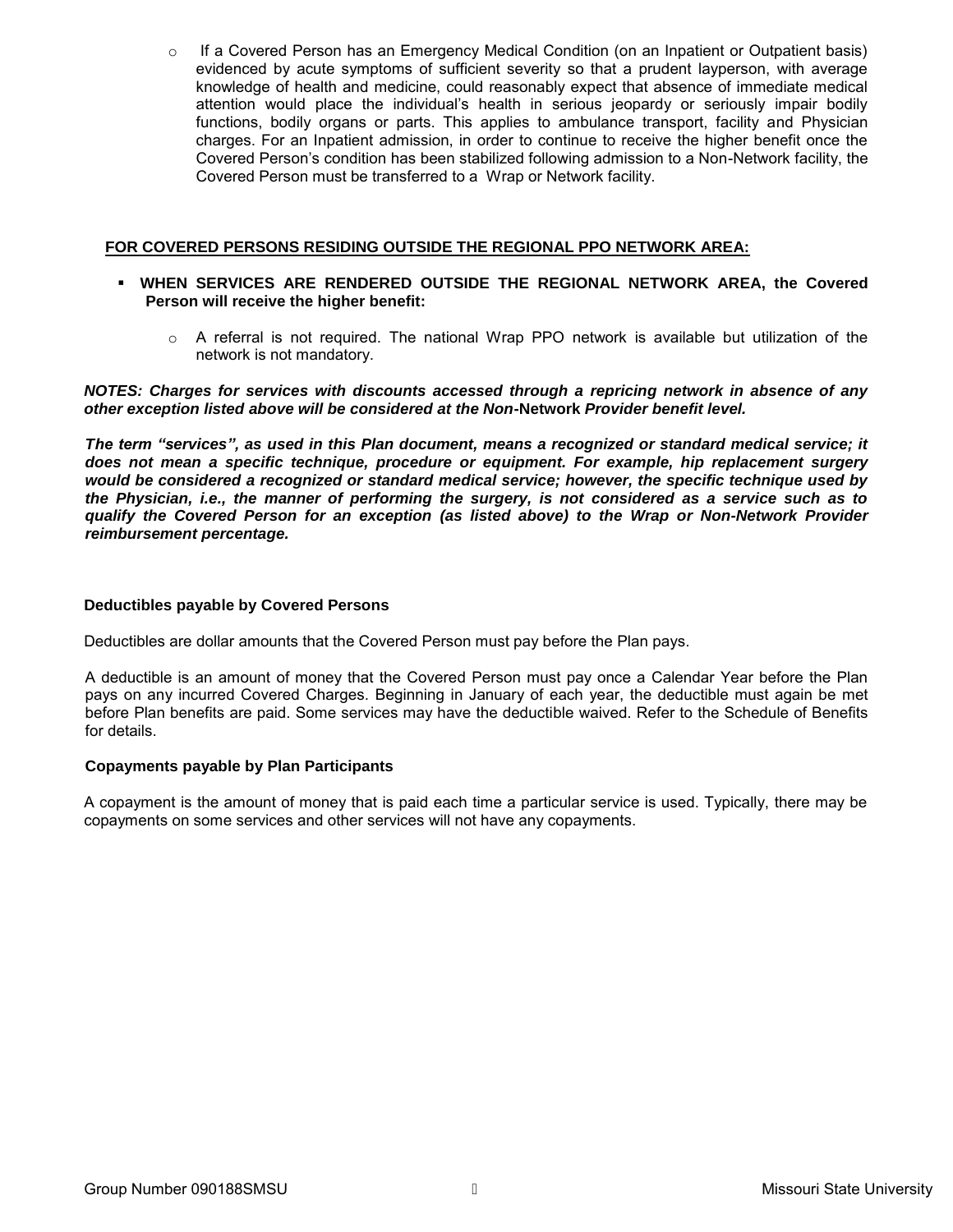# **SCHEDULE OF BENEFITS - MEDICAL**

(Refer to Medical Benefits Section for further details on each item listed.) **(Refer to the Cost Management Services Section for preauthorization on items marked with "\*".)**

|                                                                                                                                                                                                                                                                  | <b>HEALTH</b> and           | <b>NETWORK</b>   | <b>NON-NETWORK</b> |
|------------------------------------------------------------------------------------------------------------------------------------------------------------------------------------------------------------------------------------------------------------------|-----------------------------|------------------|--------------------|
|                                                                                                                                                                                                                                                                  | <b>WELLNESS CENTER</b>      | <b>PROVIDERS</b> | <b>PROVIDERS</b>   |
|                                                                                                                                                                                                                                                                  | & OTHER<br><b>ON-CAMPUS</b> |                  |                    |
|                                                                                                                                                                                                                                                                  | <b>CLINICAL FACILITIES</b>  |                  |                    |
| <b>BASE PLAN</b>                                                                                                                                                                                                                                                 |                             |                  |                    |
| <b>DEDUCTIBLE, PER CALENDAR YEAR</b>                                                                                                                                                                                                                             |                             |                  |                    |
| Per Covered Person                                                                                                                                                                                                                                               | Deductible Waived           | \$1,600          | \$3,200            |
| Per Family Unit                                                                                                                                                                                                                                                  | Deductible Waived           | \$3,200          | \$6,400            |
| The Calendar Year deductible is waived for the following Covered Charges:                                                                                                                                                                                        |                             |                  |                    |
| Charges incurred at the Health and Wellness Center and other on-campus clinical facilities                                                                                                                                                                       |                             |                  |                    |
| Second Surgical Opinion, Voluntary<br>Routine Well Child and Well Adult Care (does not apply to Non-Network)                                                                                                                                                     |                             |                  |                    |
| MAXIMUM COINSURANCE AMOUNT, PER CALENDAR YEAR                                                                                                                                                                                                                    |                             |                  |                    |
| Per Covered Person                                                                                                                                                                                                                                               | \$2,000                     | \$2,000          | \$4,000            |
| Per Family Unit                                                                                                                                                                                                                                                  | \$4,000                     | \$4,000          | \$8,000            |
| <b>Emergency Room Deductible</b>                                                                                                                                                                                                                                 | N/A                         | \$500            | \$500              |
| Note: The Emergency Room Deductible is waived if the patient is admitted to the Hospital on an emergency basis directly from                                                                                                                                     |                             |                  |                    |
| the emergency room or if treatment is substantiated by severity of the Sickness or Injury. The Utilization Review Coordinator, MPI<br>Care, must be notified within 48 hours of a weekday admission and within 72 hours after an admission on a weekend or legal |                             |                  |                    |
| holiday even if the patient is discharged within the 48/72-hour period.                                                                                                                                                                                          |                             |                  |                    |
| <b>Medical Copayments</b>                                                                                                                                                                                                                                        |                             |                  |                    |
| Primary Care Physician's & urgent                                                                                                                                                                                                                                | \$10                        | \$40             | N/A                |
| care office visits:                                                                                                                                                                                                                                              |                             |                  |                    |
| Specialist's office visit:                                                                                                                                                                                                                                       | \$10                        | \$60             | N/A                |
| MAXIMUM MEDICAL COPAYMENTS AND ER DEDUCTIBLE AMOUNT, PER CALENDAR YEAR                                                                                                                                                                                           |                             |                  |                    |
| Per Covered Person                                                                                                                                                                                                                                               | \$1,750                     | \$1,750          | No Maximum**       |
| Per Family Unit                                                                                                                                                                                                                                                  | \$3,500                     | \$3,500          | No Maximum**       |
| MAXIMUM MEDICAL OUT-OF-POCKET AMOUNT, PER CALENDAR YEAR                                                                                                                                                                                                          |                             |                  |                    |
| Per Covered Person                                                                                                                                                                                                                                               | \$3,750                     | \$5,350          | No Maximum**       |
| Per Family Unit                                                                                                                                                                                                                                                  | \$7,500                     | \$10,700         | No Maximum**       |
| The Plan will pay the designated percentage of Covered Charges until out-of-pocket amounts are reached, at which time<br>the Plan will pay 100% of the remainder of Covered Charges for the rest of the Calendar Year unless stated otherwise.                   |                             |                  |                    |
|                                                                                                                                                                                                                                                                  |                             |                  |                    |
| The following charges do not apply toward the medical out-of-pocket maximum and are never paid at 100%:                                                                                                                                                          |                             |                  |                    |
| Cost containment penalties<br>Prescription coinsurance through Pharmacies (percentage copayments)                                                                                                                                                                |                             |                  |                    |
| Charges excluded as ineligible, including amounts over Usual and Customary Allowance.                                                                                                                                                                            |                             |                  |                    |
| ** When a Non-Network Provider is utilized, the Covered Person is responsible for any amounts over the Usual and Customary                                                                                                                                       |                             |                  |                    |
| Allowance without this amount being applied toward the Maximum Out-of-Pocket amount.                                                                                                                                                                             |                             |                  |                    |
| <b>MAXIMUM PRESCRIPTION COINSURANCE AMOUNT, PER CALENDAR YEAR</b>                                                                                                                                                                                                |                             |                  |                    |
| Per Covered Person                                                                                                                                                                                                                                               | \$2,000                     | \$2,000          | \$2,000            |
| Per Family Unit                                                                                                                                                                                                                                                  | \$4,000                     | \$4,000          | \$4,000            |
|                                                                                                                                                                                                                                                                  |                             |                  |                    |
| MAXIMUM MEDICAL & PRESCRIPTION OUT-OF-POCKET AMOUNT, PER CALENDAR YEAR                                                                                                                                                                                           |                             |                  |                    |
| Per Covered Person                                                                                                                                                                                                                                               | \$5,750                     | \$7,350          | No Maximum **      |
| Per Family Unit                                                                                                                                                                                                                                                  | \$11,500                    | \$14,700         | No Maximum **      |
| Note: The maximum amounts an individual can contribute to the in-network deductible and coinsurance family maximums are                                                                                                                                          |                             |                  |                    |
| amounts up to the Network "Per Covered Person" maximums. Therefore, if the individual has out-of-network services, only the<br>amount up to the Network maximum will be counted toward reaching the family's Network maximum. For example, an individual         |                             |                  |                    |
| has Non-Network Covered Charges of \$3,200. \$3,200 will be applied to the Non-Network deductible The individual Network                                                                                                                                         |                             |                  |                    |
| deductible amount will be credited \$1,600 for calculating their Network deductible and the family unit maximum.                                                                                                                                                 |                             |                  |                    |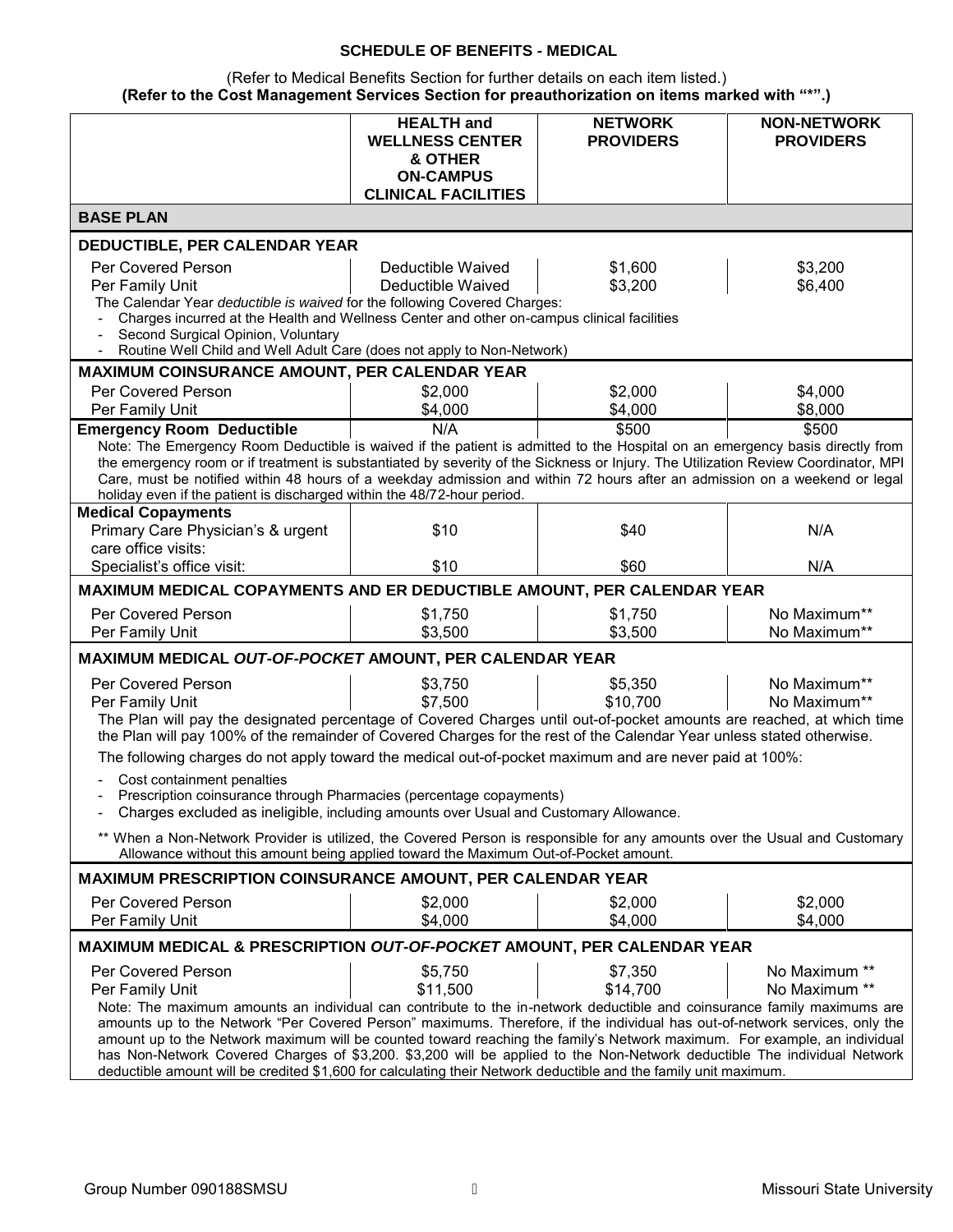|                                                                                                                                                                                                                                                                                                                                                                                                                                                                                                                                                                                                                                                                                                                                                       | <b>HEALTH</b> and<br><b>WELLNESS CENTER</b><br>& OTHER<br><b>ON-CAMPUS</b><br><b>CLINICAL FACILITIES</b> | <b>NETWORK</b><br><b>PROVIDERS</b> | <b>NON-NETWORK</b><br><b>PROVIDERS</b> |
|-------------------------------------------------------------------------------------------------------------------------------------------------------------------------------------------------------------------------------------------------------------------------------------------------------------------------------------------------------------------------------------------------------------------------------------------------------------------------------------------------------------------------------------------------------------------------------------------------------------------------------------------------------------------------------------------------------------------------------------------------------|----------------------------------------------------------------------------------------------------------|------------------------------------|----------------------------------------|
| <b>BUY-UP PLAN</b>                                                                                                                                                                                                                                                                                                                                                                                                                                                                                                                                                                                                                                                                                                                                    |                                                                                                          |                                    |                                        |
| <b>DEDUCTIBLE, PER CALENDAR YEAR</b>                                                                                                                                                                                                                                                                                                                                                                                                                                                                                                                                                                                                                                                                                                                  |                                                                                                          |                                    |                                        |
| Per Covered Person<br>\$800<br>Deductible Waived<br>\$1,600<br>\$1,600<br>\$3,200<br>Per Family Unit<br>Deductible Waived<br>The Calendar Year deductible is waived for the following Covered Charges:<br>Charges incurred at the Health and Wellness Center and other on-campus clinical facilities<br>Second Surgical Opinion, Voluntary<br>Routine Well Child and Well Adult Care (does not apply to Non-Network)                                                                                                                                                                                                                                                                                                                                  |                                                                                                          |                                    |                                        |
| MAXIMUM COINSURANCE AMOUNT, PER CALENDAR YEAR                                                                                                                                                                                                                                                                                                                                                                                                                                                                                                                                                                                                                                                                                                         |                                                                                                          |                                    |                                        |
| Per Covered Person<br>Per Family Unit                                                                                                                                                                                                                                                                                                                                                                                                                                                                                                                                                                                                                                                                                                                 | \$2,000<br>\$4,000                                                                                       | \$2,000<br>\$4,000                 | \$4,000<br>\$8,000                     |
| <b>Emergency Room Deductible</b><br>Note: The Emergency Room Deductible is waived if the patient is admitted to the Hospital on an emergency basis directly from<br>the emergency room or if treatment is substantiated by severity of the Sickness or Injury. The Utilization Review Coordinator, MPI<br>Care, must be notified within 48 hours of a weekday admission and within 72 hours after an admission on a weekend or legal<br>holiday even if the patient is discharged within the 48/72-hour period.                                                                                                                                                                                                                                       | N/A                                                                                                      | \$250                              | \$250                                  |
| <b>Medical Copayments</b><br>Primary Care Physician's & urgent<br>care office visits:                                                                                                                                                                                                                                                                                                                                                                                                                                                                                                                                                                                                                                                                 | \$5                                                                                                      | \$20                               | N/A                                    |
| Specialist's office visit:                                                                                                                                                                                                                                                                                                                                                                                                                                                                                                                                                                                                                                                                                                                            | \$5                                                                                                      | \$30                               | N/A                                    |
| MAXIMUM MEDICAL COPAYMENTS AND ER DEDUCTIBLE AMOUNT, PER CALENDAR YEAR                                                                                                                                                                                                                                                                                                                                                                                                                                                                                                                                                                                                                                                                                |                                                                                                          |                                    |                                        |
| Per Covered Person<br>Per Family Unit                                                                                                                                                                                                                                                                                                                                                                                                                                                                                                                                                                                                                                                                                                                 | \$700<br>\$1,400                                                                                         | \$700<br>\$1,400                   | No Maximum**<br>No Maximum**           |
| MAXIMUM MEDICAL OUT-OF-POCKET AMOUNT, PER CALENDAR YEAR                                                                                                                                                                                                                                                                                                                                                                                                                                                                                                                                                                                                                                                                                               |                                                                                                          |                                    |                                        |
| Per Covered Person<br>Per Family Unit<br>The Plan will pay the designated percentage of Covered Charges until out-of-pocket amounts are reached, at which time<br>the Plan will pay 100% of the remainder of Covered Charges for the rest of the Calendar Year unless stated otherwise.<br>The following charges do not apply toward the medical out-of-pocket maximum and are never paid at 100%:                                                                                                                                                                                                                                                                                                                                                    | \$2,700<br>\$5,400                                                                                       | \$3,500<br>\$7,000                 | No Maximum**<br>No Maximum**           |
| Cost containment penalties<br>Prescription coinsurance through Pharmacies (percentage copayments)<br>Charges excluded as ineligible, including amounts over Usual and Customary Allowance.                                                                                                                                                                                                                                                                                                                                                                                                                                                                                                                                                            |                                                                                                          |                                    |                                        |
| ** When a Non-Network Provider is utilized, the Covered Person is responsible for any amounts over the Usual and Customary<br>Allowance without this amount being applied toward the Maximum Out-of-Pocket amount.                                                                                                                                                                                                                                                                                                                                                                                                                                                                                                                                    |                                                                                                          |                                    |                                        |
| <b>MAXIMUM PRESCRIPTION COINSURANCE AMOUNT, PER CALENDAR YEAR</b>                                                                                                                                                                                                                                                                                                                                                                                                                                                                                                                                                                                                                                                                                     |                                                                                                          |                                    |                                        |
| Per Covered Person<br>Per Family Unit                                                                                                                                                                                                                                                                                                                                                                                                                                                                                                                                                                                                                                                                                                                 | \$1,500<br>\$3,000                                                                                       | \$1,500<br>\$3,000                 | \$1,500<br>\$3,000                     |
| MAXIMUM MEDICAL & PRESCRIPTION OUT-OF-POCKET AMOUNT, PER CALENDAR YEAR                                                                                                                                                                                                                                                                                                                                                                                                                                                                                                                                                                                                                                                                                |                                                                                                          |                                    |                                        |
| \$4,200<br>\$5,000<br>Per Covered Person<br>No Maximum**<br>\$8,400<br>\$10,000<br>Per Family Unit<br>No Maximum**<br>Note: The maximum amounts an individual can contribute to the in-network deductible and coinsurance family maximums are<br>amounts up to the Network "Per Covered Person" maximums. Therefore, if the individual has Non-Network services, only the<br>amount up to the Network maximum will be counted toward reaching the family's Network maximum. For example, an individual<br>has Non-Network Covered Charges of \$1,600. \$1,600 will be applied to the Non-Network deductible. The individual Network<br>deductible amount will be credited \$800 for calculating their Network deductible and the family unit maximum. |                                                                                                          |                                    |                                        |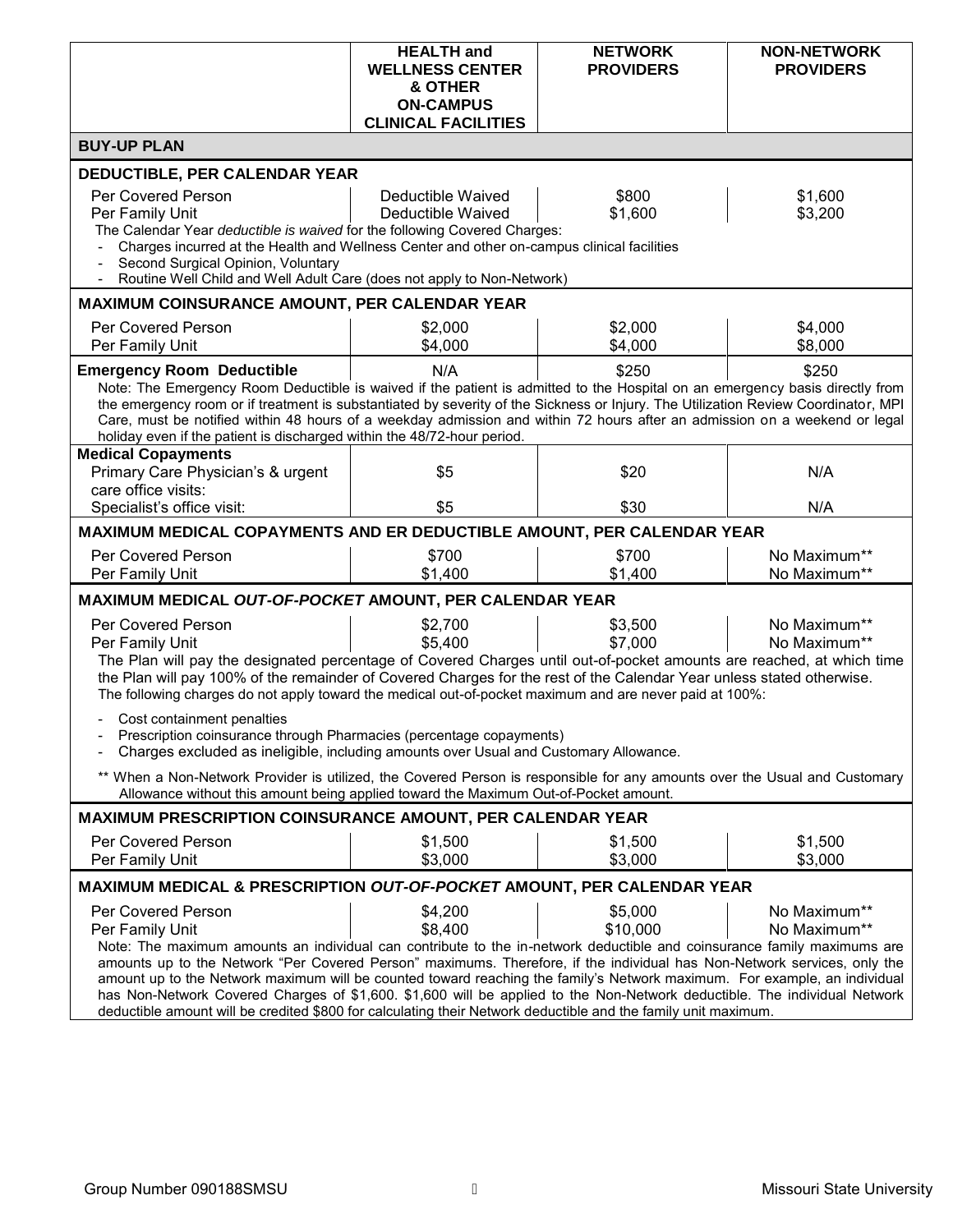|                                                                                                                                                                                                                                        | <b>HEALTH</b> and                             | <b>NETWORK</b>                                               | <b>NON-NETWORK</b>                           |
|----------------------------------------------------------------------------------------------------------------------------------------------------------------------------------------------------------------------------------------|-----------------------------------------------|--------------------------------------------------------------|----------------------------------------------|
|                                                                                                                                                                                                                                        | <b>WELLNESS CENTER</b>                        | <b>PROVIDERS</b>                                             | <b>PROVIDERS</b>                             |
|                                                                                                                                                                                                                                        | & OTHER                                       |                                                              |                                              |
|                                                                                                                                                                                                                                        | <b>ON-CAMPUS</b>                              |                                                              |                                              |
|                                                                                                                                                                                                                                        | <b>CLINICAL FACILITIES</b>                    |                                                              |                                              |
| <b>COVERED CHARGES</b><br><b>Ambulance Service</b>                                                                                                                                                                                     |                                               |                                                              |                                              |
| <b>Emergency Medical Condition</b>                                                                                                                                                                                                     | Not applicable.                               | 80% after deductible                                         | 60%<br>after<br>deductible                   |
|                                                                                                                                                                                                                                        |                                               |                                                              | (See when exceptions apply.)                 |
| <b>Medical Non-Emergency Care</b>                                                                                                                                                                                                      | Not applicable.                               | 80% after deductible                                         | 60% after deductible                         |
| *Applied Behavior Analysis for                                                                                                                                                                                                         | Not applicable.                               | 80% after deductible                                         | 60% after deductible                         |
| <b>Autism Spectrum Disorders</b>                                                                                                                                                                                                       |                                               | Limited to \$44,760* paid per Calendar Year.                 |                                              |
| Note: This benefit is for Dependent Children up to age 19. Refer to the Medical Benefit section for further details of                                                                                                                 |                                               |                                                              |                                              |
| this benefit. *The limit will be automatically updated based upon limit determined annually by MO DOI.<br><b>Contact lenses or glasses</b>                                                                                             | Not applicable.                               | 80% after deductible                                         | 60% after deductible                         |
| Note: When required following eye surgery, except surgeries to correct refractive disorders. Refer to the Medical                                                                                                                      |                                               |                                                              |                                              |
| Benefit section for further details of this benefit.                                                                                                                                                                                   |                                               |                                                              |                                              |
| <b>Diagnostic Testing</b>                                                                                                                                                                                                              | 80%, deductible waived   80% after deductible |                                                              | 60% after deductible                         |
| Note: Includes X-rays, laboratory test, audiology tests, Pre-Admission Testing and diagnostic colonoscopies                                                                                                                            |                                               |                                                              |                                              |
| (symptomatic).                                                                                                                                                                                                                         |                                               |                                                              |                                              |
| *Durable Medical Equipment                                                                                                                                                                                                             | 80%, deductible waived                        | 80% after deductible                                         | 60% after deductible                         |
| <b>Emergency Room Visit</b>                                                                                                                                                                                                            |                                               |                                                              |                                              |
| <b>Emergency Medical Condition</b>                                                                                                                                                                                                     | Not applicable.                               | 80% after deductible                                         | after<br>deductible<br>60%                   |
|                                                                                                                                                                                                                                        |                                               |                                                              | (See when exceptions apply.)                 |
| <b>Medical Non-Emergency Care</b>                                                                                                                                                                                                      | Not applicable.                               | 80% after deductible                                         | 60% after deductible                         |
| *Home Health Care                                                                                                                                                                                                                      | Not applicable.                               | 80% after deductible                                         | 60% after deductible                         |
|                                                                                                                                                                                                                                        |                                               | 40 visits Calendar Year maximum                              |                                              |
| <b>Hospice Care</b>                                                                                                                                                                                                                    | Not applicable.                               | 80% after deductible                                         | 60% after deductible                         |
|                                                                                                                                                                                                                                        |                                               | \$10,000 Inpatient and Outpatient Lifetime maximum           |                                              |
| <b>Bereavement Counseling</b>                                                                                                                                                                                                          | Not applicable.                               | 80% after deductible                                         | 60% after deductible                         |
| (Immediate family only)                                                                                                                                                                                                                |                                               | Three visits Lifetime maximum                                |                                              |
| *Hospital Services                                                                                                                                                                                                                     |                                               |                                                              |                                              |
| Room and Board                                                                                                                                                                                                                         | Not applicable.                               | 80% after deductible                                         | 60% after deductible                         |
|                                                                                                                                                                                                                                        |                                               | the facility's semiprivate room rate<br>80% after deductible |                                              |
| Newborn Nursery Care<br>Note: Well Newborn charges will be considered under the benefits of the covered newborn.                                                                                                                       | Not applicable.                               |                                                              | 60% after deductible                         |
| <b>Intensive Care Unit</b>                                                                                                                                                                                                             | Not applicable.                               | 80% after deductible                                         | 60% after deductible                         |
|                                                                                                                                                                                                                                        |                                               |                                                              | <b>Hospital's ICU Charge</b>                 |
| Other Outpatient Services not listed   Not applicable.                                                                                                                                                                                 |                                               | 80% after deductible   60% after deductible                  |                                              |
| herein                                                                                                                                                                                                                                 |                                               |                                                              |                                              |
| <b>Jaw Joint/TMJ</b>                                                                                                                                                                                                                   |                                               | Excluded under Medical Plan. Refer to Dental Benefits.       |                                              |
| <b>Mental Disorders</b>                                                                                                                                                                                                                |                                               |                                                              |                                              |
| Inpatient                                                                                                                                                                                                                              | Not applicable.                               | 80% after deductible                                         | 60% after deductible                         |
| Outpatient and office visits                                                                                                                                                                                                           | 80%, deductible waived                        | 80% after deductible                                         | 60% after deductible                         |
| *Organ Transplants                                                                                                                                                                                                                     | Not applicable.                               | Designated                                                   | Non-Designated                               |
|                                                                                                                                                                                                                                        |                                               | <b>Transplant Facility:</b>                                  | <b>Transplant Facility:</b>                  |
|                                                                                                                                                                                                                                        |                                               | 80% after deductible                                         | 60% after deductible                         |
| Note: Organ and tissue transplants are covered except those which are classified as "Experimental and/or                                                                                                                               |                                               |                                                              |                                              |
| Investigational". All Organ Transplant services, including evaluation, must be preauthorized or benefits may                                                                                                                           |                                               |                                                              |                                              |
| otherwise be reduced or denied. Therefore, the Covered Person or his/her physician must call the Utilization Review                                                                                                                    |                                               |                                                              |                                              |
| Coordinator when the Physician first indicates a transplant is recommended. Retransplantation procedures must<br>also have preauthorization. Non-authorized services rendered by a non-designated transplant facility will be excluded |                                               |                                                              |                                              |
|                                                                                                                                                                                                                                        |                                               |                                                              |                                              |
| by this Plan.                                                                                                                                                                                                                          |                                               |                                                              |                                              |
| *Orthotics                                                                                                                                                                                                                             | 80%, deductible waived                        | 80% after deductible                                         | 60% after deductible                         |
| *Outpatient Private Duty Nursing                                                                                                                                                                                                       | Not applicable.                               | 80% after deductible                                         | 60% after deductible                         |
| <b>Physician Services</b>                                                                                                                                                                                                              |                                               |                                                              |                                              |
| Inpatient visits:<br>Newborn Physician Care (Inpatient):                                                                                                                                                                               | Not applicable.<br>Not applicable.            | 80% after deductible<br>80% after deductible                 | 60% after deductible<br>60% after deductible |
| Office visits:                                                                                                                                                                                                                         | 100% after copayment                          | 100% after copayment                                         | 60% after deductible                         |
| All other services in the Physician's                                                                                                                                                                                                  |                                               |                                                              |                                              |
| office:                                                                                                                                                                                                                                | 80%, deductible waived                        | 80% after deductible                                         | 60% after deductible                         |
|                                                                                                                                                                                                                                        |                                               |                                                              |                                              |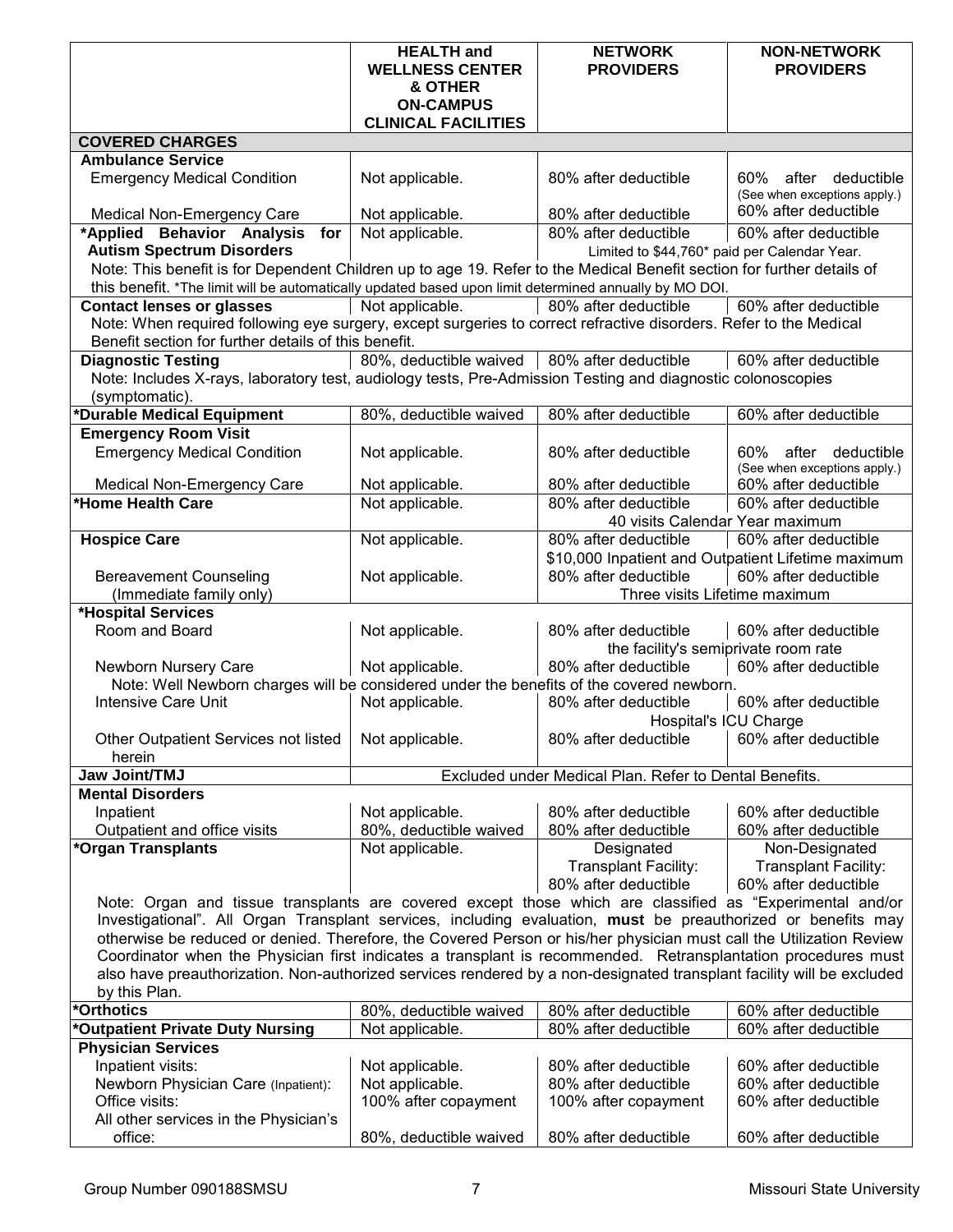|                                                                                                                                                                                                                                                                                                                                                                                                                                                                                                                                                                                                                | <b>HEALTH</b> and<br><b>WELLNESS CENTER</b><br>& OTHER<br><b>ON-CAMPUS</b><br><b>CLINICAL FACILITIES</b> | <b>NETWORK</b><br><b>PROVIDERS</b>              | <b>NON-NETWORK</b><br><b>PROVIDERS</b>         |
|----------------------------------------------------------------------------------------------------------------------------------------------------------------------------------------------------------------------------------------------------------------------------------------------------------------------------------------------------------------------------------------------------------------------------------------------------------------------------------------------------------------------------------------------------------------------------------------------------------------|----------------------------------------------------------------------------------------------------------|-------------------------------------------------|------------------------------------------------|
| Pregnancy                                                                                                                                                                                                                                                                                                                                                                                                                                                                                                                                                                                                      | Not applicable                                                                                           | 80% after deductible                            | 60% after deductible                           |
| Note: Dependent daughters not covered. However, any pre-natal or maternity care that is required as Standard                                                                                                                                                                                                                                                                                                                                                                                                                                                                                                   |                                                                                                          |                                                 |                                                |
| Preventive Care will be covered. Two ultrasounds will be considered eligible expenses for a routine Pregnancy for                                                                                                                                                                                                                                                                                                                                                                                                                                                                                              |                                                                                                          |                                                 |                                                |
| the following: to determine gestational age and for routine screening.                                                                                                                                                                                                                                                                                                                                                                                                                                                                                                                                         |                                                                                                          |                                                 |                                                |
| <b>Prescription</b><br><b>Drugs</b><br>(Inpatient,                                                                                                                                                                                                                                                                                                                                                                                                                                                                                                                                                             | 80%, deductible waived                                                                                   | 80% after deductible                            | 60% after deductible                           |
| Outpatient & Physician's office)<br><b>Preventive Care</b>                                                                                                                                                                                                                                                                                                                                                                                                                                                                                                                                                     |                                                                                                          |                                                 |                                                |
| Routine Well Adult & Child Care                                                                                                                                                                                                                                                                                                                                                                                                                                                                                                                                                                                |                                                                                                          |                                                 |                                                |
| ACA and Non-ACA Services,                                                                                                                                                                                                                                                                                                                                                                                                                                                                                                                                                                                      | 100%, deductible waived.                                                                                 | 100%, deductible waived                         | 60% after deductible                           |
| including immunizations after age 5:                                                                                                                                                                                                                                                                                                                                                                                                                                                                                                                                                                           |                                                                                                          |                                                 |                                                |
| Immunizations through age 5:                                                                                                                                                                                                                                                                                                                                                                                                                                                                                                                                                                                   | 100%, deductible waived                                                                                  | 100%, deductible waived                         | 100%, deductible waived                        |
| ACA services are the recommended preventive services under the Affordable Care Act (ACA). The ACA follows<br>services recommended by the United States Preventive Services Task Force (categories A and B), as well as<br>recommendations and guidelines of the Advisory Committee on Immunization Practices (ACIP), and the Health                                                                                                                                                                                                                                                                            |                                                                                                          |                                                 |                                                |
| Resources and Services Administration (HRSA). A current listing of recommended preventive services under the<br>Affordable Care Act can be accessed at www.HealthCare.gov/center/regulations/prevention.html.                                                                                                                                                                                                                                                                                                                                                                                                  |                                                                                                          |                                                 |                                                |
| Note: This includes 1) screening/preventive care colonoscopies; 2) breast pumps (Refer to Medical Benefits, Routine<br>Well Adult Care for breast pump coverage criteria. The Allowed Amount for the purchase through a Non-Network<br>Provider will be no greater than \$300.); and 3) quit smoking counseling/smoking deterrents (Smoking cessation<br>counseling with a trained/certified therapist, counselor, healthcare provider or Physician. Prescription Drugs and over-<br>the-counter treatments are eligible through the Prescription Drug Benefits. Contact the PBM for further information.)     |                                                                                                          |                                                 |                                                |
| Non-ACA services are all other preventive services in conjunction with category "Routine" diagnosis codes in the<br>current ICD book or are preventive/screening services not included in the ACA services. This will also include<br>immunizations administered to prevent diseases such as yellow fever, typhoid, malaria, etc. in order to travel outside<br>the United States (whether elective travel or for work-related travel) will be considered under this benefit. (Refer to<br>Diagnostic Testing for coverage of colonoscopies required due to known symptoms.)<br>Frequency limits for mammogram |                                                                                                          |                                                 |                                                |
|                                                                                                                                                                                                                                                                                                                                                                                                                                                                                                                                                                                                                |                                                                                                          |                                                 |                                                |
| mammogram                                                                                                                                                                                                                                                                                                                                                                                                                                                                                                                                                                                                      |                                                                                                          |                                                 |                                                |
| *Prosthetics                                                                                                                                                                                                                                                                                                                                                                                                                                                                                                                                                                                                   |                                                                                                          |                                                 |                                                |
| <b>Second Surgical Opinion, Voluntary</b>                                                                                                                                                                                                                                                                                                                                                                                                                                                                                                                                                                      | Not applicable.<br>80%, deductible waived                                                                | 80% after deductible<br>100%, deductible waived | 60% after deductible<br>80%, deductible waived |
| Note: Refer to Cost Management Services section. Benefits for a second opinion for non-surgical services requires                                                                                                                                                                                                                                                                                                                                                                                                                                                                                              |                                                                                                          |                                                 |                                                |
| Utilization Review Coordinator approval.<br><b>Skilled Nursing Facility</b>                                                                                                                                                                                                                                                                                                                                                                                                                                                                                                                                    | Not applicable.                                                                                          | 80% after deductible                            | 60% after deductible                           |
|                                                                                                                                                                                                                                                                                                                                                                                                                                                                                                                                                                                                                |                                                                                                          |                                                 | the facility's semiprivate room rate;          |
|                                                                                                                                                                                                                                                                                                                                                                                                                                                                                                                                                                                                                |                                                                                                          | within 14 days of a 3 day stay;                 |                                                |
|                                                                                                                                                                                                                                                                                                                                                                                                                                                                                                                                                                                                                |                                                                                                          | 40 days Calendar Year maximum                   |                                                |
| <b>Spinal Manipulation/ Chiropractic</b>                                                                                                                                                                                                                                                                                                                                                                                                                                                                                                                                                                       | Not applicable.                                                                                          | 80% after deductible                            | 60% after deductible                           |
| <b>Services</b>                                                                                                                                                                                                                                                                                                                                                                                                                                                                                                                                                                                                |                                                                                                          | 10 visits Calendar Year maximum                 |                                                |
| Note: All services rendered by a chiropractor are subject to these maximums.                                                                                                                                                                                                                                                                                                                                                                                                                                                                                                                                   |                                                                                                          |                                                 |                                                |
| <b>Substance Abuse</b>                                                                                                                                                                                                                                                                                                                                                                                                                                                                                                                                                                                         |                                                                                                          |                                                 |                                                |
| Inpatient                                                                                                                                                                                                                                                                                                                                                                                                                                                                                                                                                                                                      | Not applicable.                                                                                          | 80% after deductible                            | 60% after deductible                           |
| Outpatient and office visits                                                                                                                                                                                                                                                                                                                                                                                                                                                                                                                                                                                   | 80%, deductible waived                                                                                   | 80% after deductible                            | 60% after deductible                           |
| Teeth (replacement of)                                                                                                                                                                                                                                                                                                                                                                                                                                                                                                                                                                                         | Not applicable.                                                                                          | 80% after deductible                            | 60% after deductible                           |
| Note: This benefit is for the replacement of teeth removed for the medical management of a hazardous medical condition.                                                                                                                                                                                                                                                                                                                                                                                                                                                                                        |                                                                                                          |                                                 |                                                |
| <b>Therapies</b>                                                                                                                                                                                                                                                                                                                                                                                                                                                                                                                                                                                               |                                                                                                          |                                                 |                                                |
| *Cardiac Rehabilitation<br>*Occupational Therapy                                                                                                                                                                                                                                                                                                                                                                                                                                                                                                                                                               | 80%, deductible waived<br>Not applicable.                                                                | 80% after deductible<br>80% after deductible    | 60% after deductible<br>60% after deductible   |
| *Physical Therapy                                                                                                                                                                                                                                                                                                                                                                                                                                                                                                                                                                                              | 80%, deductible waived                                                                                   | 80% after deductible                            | 60% after deductible                           |
| *Pulmonary Rehabilitation                                                                                                                                                                                                                                                                                                                                                                                                                                                                                                                                                                                      | 80%, deductible waived                                                                                   | 80% after deductible                            | 60% after deductible                           |
| *Speech & Audiologist Therapy                                                                                                                                                                                                                                                                                                                                                                                                                                                                                                                                                                                  | 80%, deductible waived                                                                                   | 80% after deductible                            | 60% after deductible                           |
| Vision Therapy                                                                                                                                                                                                                                                                                                                                                                                                                                                                                                                                                                                                 | 80%, deductible waived                                                                                   | 80% after deductible                            | 60% after deductible                           |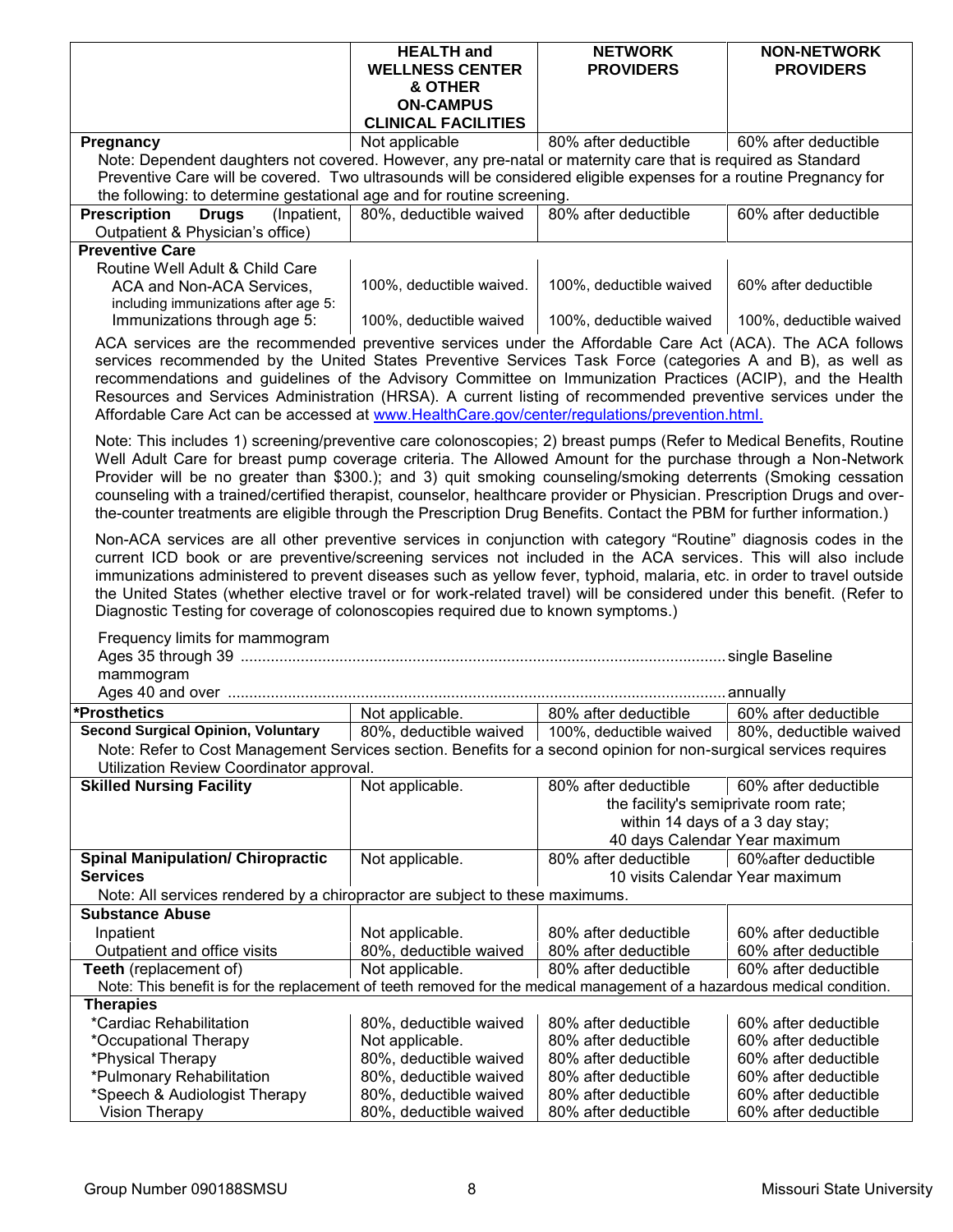|                                                                                                    | <b>HEALTH</b> and<br><b>WELLNESS CENTER</b><br>& OTHER<br><b>ON-CAMPUS</b> | <b>NETWORK</b><br><b>PROVIDERS</b>                                                     | <b>NON-NETWORK</b><br><b>PROVIDERS</b> |
|----------------------------------------------------------------------------------------------------|----------------------------------------------------------------------------|----------------------------------------------------------------------------------------|----------------------------------------|
|                                                                                                    | <b>CLINICAL FACILITIES</b>                                                 |                                                                                        |                                        |
| <b>*Weight Management</b><br>(Obesity Treatment)                                                   | 80%, deductible waived                                                     | 80% after deductible                                                                   | 60% after deductible                   |
| Note: Refer to Medical Benefits section for further details on what is covered under this benefit. |                                                                            |                                                                                        |                                        |
| Wigs                                                                                               | Not applicable.                                                            | 80% after in-network deductible<br>One wig Lifetime maximum; up to \$300 paid maximum. |                                        |
| Note: Refer to Medical Benefits section for coverage criteria.                                     |                                                                            |                                                                                        |                                        |
| Charges not<br>other<br>All<br>Covered<br>excluded or limited in this Plan<br>Document:            | 80%, deductible waived                                                     | 80% after deductible                                                                   | 60% after deductible                   |